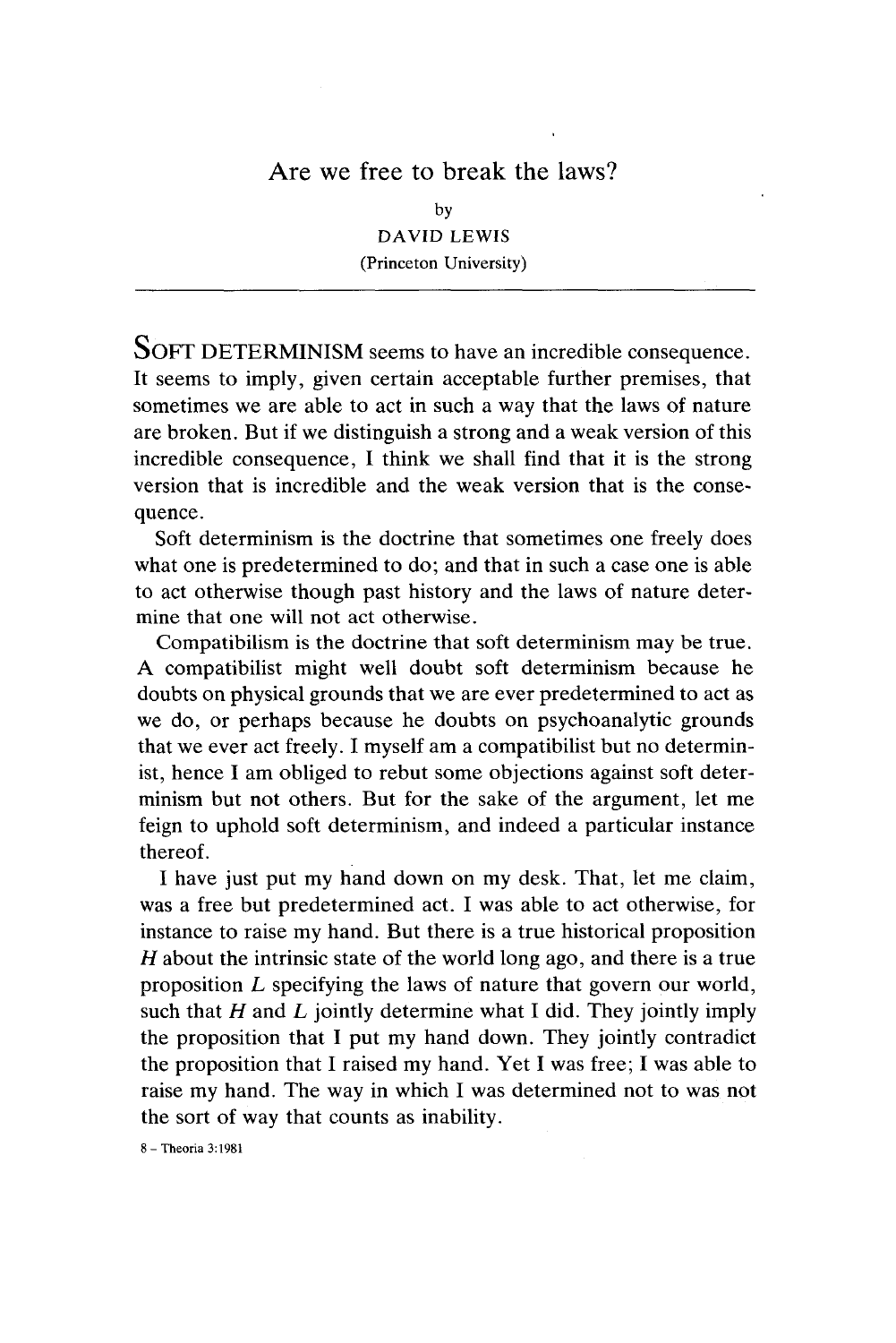What if I had raised my hand? Then at least one of three things would have been true. Contradictions would have been true together; or the historical proposition *H* would not have been true; or the law proposition *L* would not have been true. Which? Here we need auxiliary premises; but since I accept the premises my opponent requires to make his case, we may proceed. Of our three alternatives, we may dismiss the first; for if I had raised my hand, there would still have been no true contradictions. Likewise we may dismiss the second; for if I had raised my hand, the intrinsic state of the world long ago would have been no different.' That leaves the third alternative. If I had raised my hand, the law proposition *L*  would not have been true. That follows by a principle of the logic of counterfactuals which is almost uncontroversial:<sup>2</sup> *A*  $\Box \rightarrow B \lor C \lor D$ ,  $A \Box \rightarrow -B$ ,  $A \Box \rightarrow -C$ ,  $\therefore A \Box \rightarrow D$ .

If *L* had not been true, that implies that some law of nature would have been broken, for *L* is a specification of the laws. That is not to say that anything would have been both a law and broken-that is a contradiction in terms if, as I suppose, any genuine law is at least an absolutely unbroken regularity. Rather, if *L* had not been true, something that is in fact a law, and unbroken, would have been broken, and no law. It would at best have been an almost-law.

In short, as a (feigned) soft determinist, who accepts the requisite auxiliary premises and principle of counterfactual logic, I am committed to the consequence that if I had done what I was able to do-raise my hand-then some law would have been broken.

"That is to say," my opponent paraphrases, "you claim to be able to break the very laws of nature. And with *so* little effort! A marvelous power indeed! Can you also bend spoons?"

*Dinstinguo.* My opponent's paraphrase is not quite right. He has replaced the weak thesis that I accept with a stronger thesis that I join him in rejecting. The strong thesis is utterly incredible, but it is

J

**I argue for this in [4].** 

**The inference is valid in any system that treats the conditional as a propositionally (or even sententially) indexed family** of **normal necessities, in the sense of Brian F. Chellas,** ([ **11).**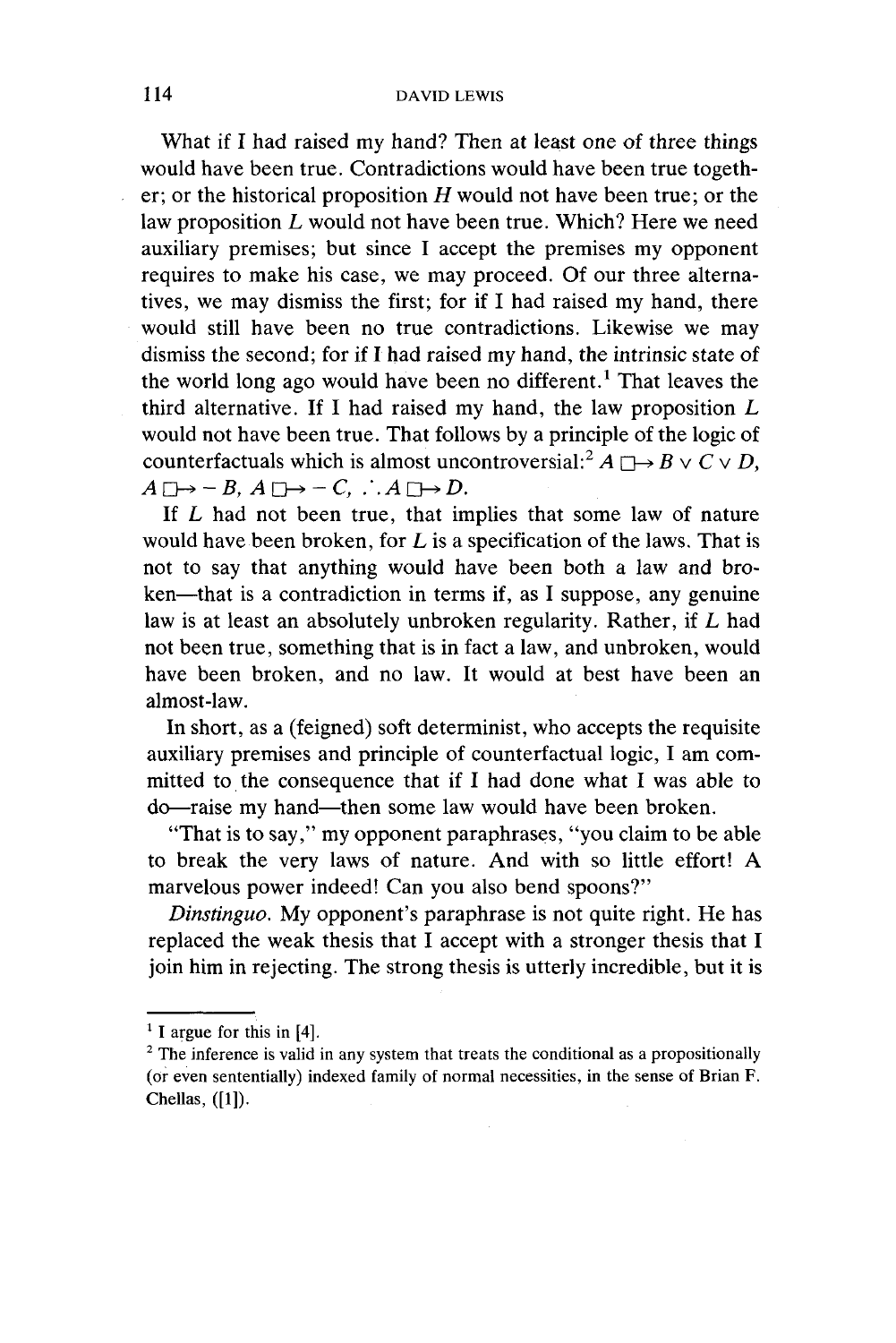no part of soft determinism. The weak thesis is controversial, to be sure, but a soft determinist should not mind being committed to it. The two theses are as follows.

| (Weak Thesis) I am able to do something such that, if I did it, a |  |
|-------------------------------------------------------------------|--|
| law would be broken.                                              |  |

(Strong Thesis) I am able to break a law.

To see the difference, consider not a marvelous ability to break a law but a commonplace ability to break a window. Perhaps I am able to throw a stone in a certain direction; and perhaps if I did, the stone would hit a certain window and the window would break. Then I am able to break a window. For starters: I am able to do something such that, if I did it, a window would be broken. But there **is** more to be said. I am able to do something such that, if I did it, my act would cause a window-breaking event.

Or consider a commonplace ability to break a promise. Perhaps **I**  am able to throw a stone; and perhaps if **I** did, I would break my promise never to throw a stone. Then I am able to break a promise. For starters: I am able to do something such that, if I did it, a promise would be broken. But there is more to be said. I am able to do something such that, if I did it, my act would itself be a promisebreaking event.

Next, consider what really would be a marvelous ability to break a law-an ability I could not credibly claim. Suppose that I were able to throw a stone very, very hard. And suppose that if I did, the stone would fly faster than light, an event contrary to law. Then I really would be able to break a law. For starters: I would be able to do something such that, if I did it, a law would be broken. But there is more to be said. I would be able to do something such that, if I did it, my act would cause a law-breaking event.

Or suppose that I were able to throw a stone so hard that in the course of the throw my own hand would move faster than light. Then again I would be able to break a law, regardless of what my act might cause. For starters: I would be able to do something such that, if I did it, a law would be broken. But there **is** more to be said.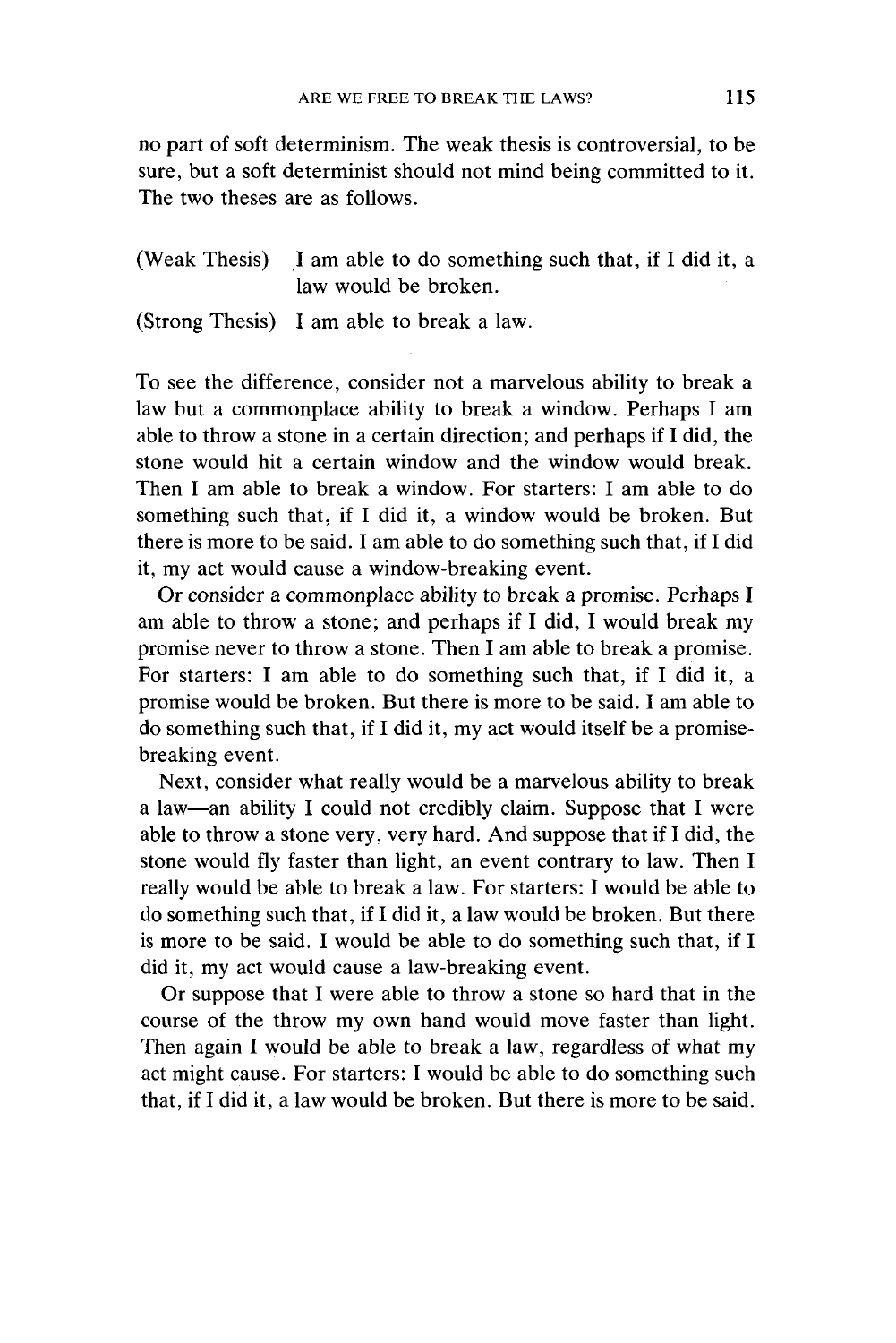I would be able to do something such that, if I did it, my act would itself be a law-breaking event.

If no act of mine either caused or was a window-, promise-, or law-breaking event, then I think it could not be true that I broke a window, a promise, or a law. Therefore I am able to break a window, a promise, or a law only if I am able to do something such that, if I did it, my act either would cause or would be a window-, promise-, or law-breaking event.

Maybe my opponent will contend that according to soft determinism, there is another way of being able to break a law. But I see no reason to grant this contention.

Now consider the disputed case. I am able to raise my hand, although it is predetermined that I will not. If I raised my hand, some law would be broken. **I** even grant that **a** law-breaking event would take place. (Here I use the present tense neutrally. I mean to imply nothing about *when* a law-breaking event would take place.) But is it so that my act of raising my hand would cause any lawbreaking event? Is it *so* that my act of raising my hand would itself be a law-breaking event? Is it so that any other act of mine would cause or would be a law-breaking event? If not, then my ability to raise my hand confers no marvelous ability to break a law, even though a law would be broken if I did it.<sup>3</sup>

Had I raised my hand, a law would have been broken beforehand. The course of events would have diverged from the actual

Up to a point, my strategy here resembles that of Keith Lehrer *([2],* p. 199). Lehrer grants a weak thesis: the agent could have done somthing such that, if he had done it, there would have been a difference in either laws or history. He rejects, as I would, the step from that to a stronger thesis: the agent could have brought about a difference in laws or history. *So* far, so good. **But** Lehrer's reason for rejecting the stronger thesis is one I cannot accept. His reason is this: it is false that if the agent had preferred that there be a difference in laws or history, there would have been a difference in laws or history. I say, first, that this conditional may not be false. Suppose the agent is predetermined to prefer that there be no difference; had he preferred otherwise, there would have been a difference. (Had anything been otherwise than it was predetermined to be, there would have been a difference in either laws or history.) And second, if this conditional is not false, that **is** not enough to make the stronger thesis true. There must be some other reason, different from the one Lehrer gives, why the stronger thesis is false.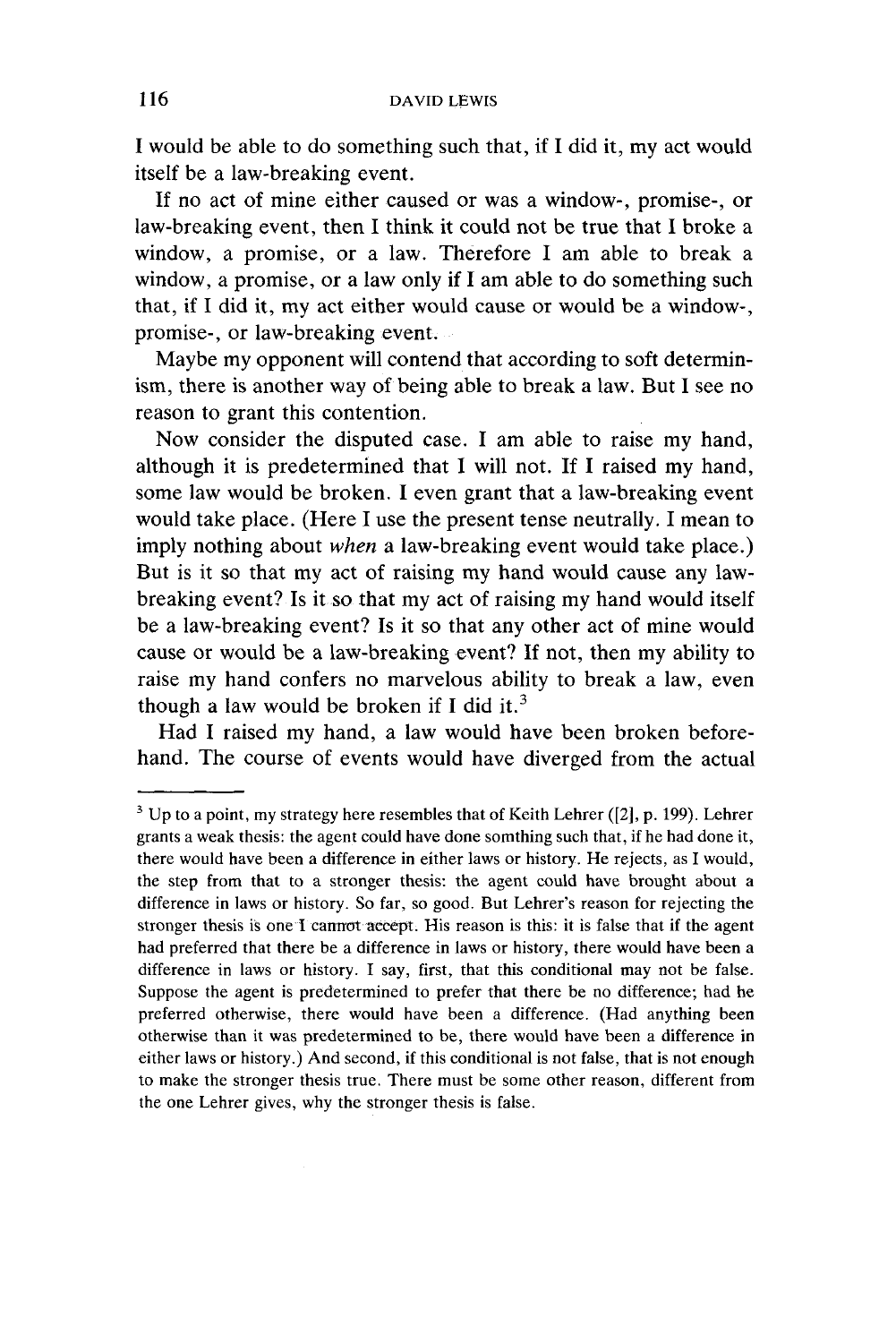course of events a little while befare I raised my hand, and,at the point of divergence there would have been a law-breaking event-a divergence miracle, as I have called it **([4]).** But this divergence miracle would not have been caused by my raising my hand. If anything, the causation would have been the other way around. Nor would the divergence miracle have been my act of raising my hand. That act was altogether absent from the actual course of events, so it cannot get under way until there is already some divergence. Nor would it have been caused by any other act of mine, earlier or later. Nor would it have been any other act of mine. Nor is there any reason to say that if I had raised my hand there would have been some other law-breaking event besides the divergence miracle; still less, that some other law-breaking event would have been caused by, or would have been, my act of raising my hand. To accommodate my hypothetical raising of my hand while holding fixed all that can and should be held fixed, it is necessary to suppose one divergence miracle, gratuitous to suppose any further law-breaking.

Thus I insist that I was able to raise my hand, and I acknowledge that a law would have been broken had I done so, but I deny that I am therefore able to break a law. To uphold my instance of soft determinism, I need not claim any incredible powers. To uphold the compatibilism that I actually believe, I need not claim that such powers are even possible.

I said that if I had raised my hand, the divergence miracle beforehand would not have been caused by my raising my hand. That seems right. But my opponent might argue *ad horninem* that according to my own analysis of causation **([3]),** my raising my hand does turn out to cause the divergence miracle. The effect would precede the cause, but I do not object to that. We seem to have the right pattern of counterfactual dependence between distinct events: (1) if I had raised my hand, the divergence miracle would have occurred, but (2) if I had not raised my hand, it would not have occurred.

I reply that we do not have this required pattern, nor would we have had it if I had raised my hand. Therefore **I** am safe in denying that the miracle would have been caused by my act.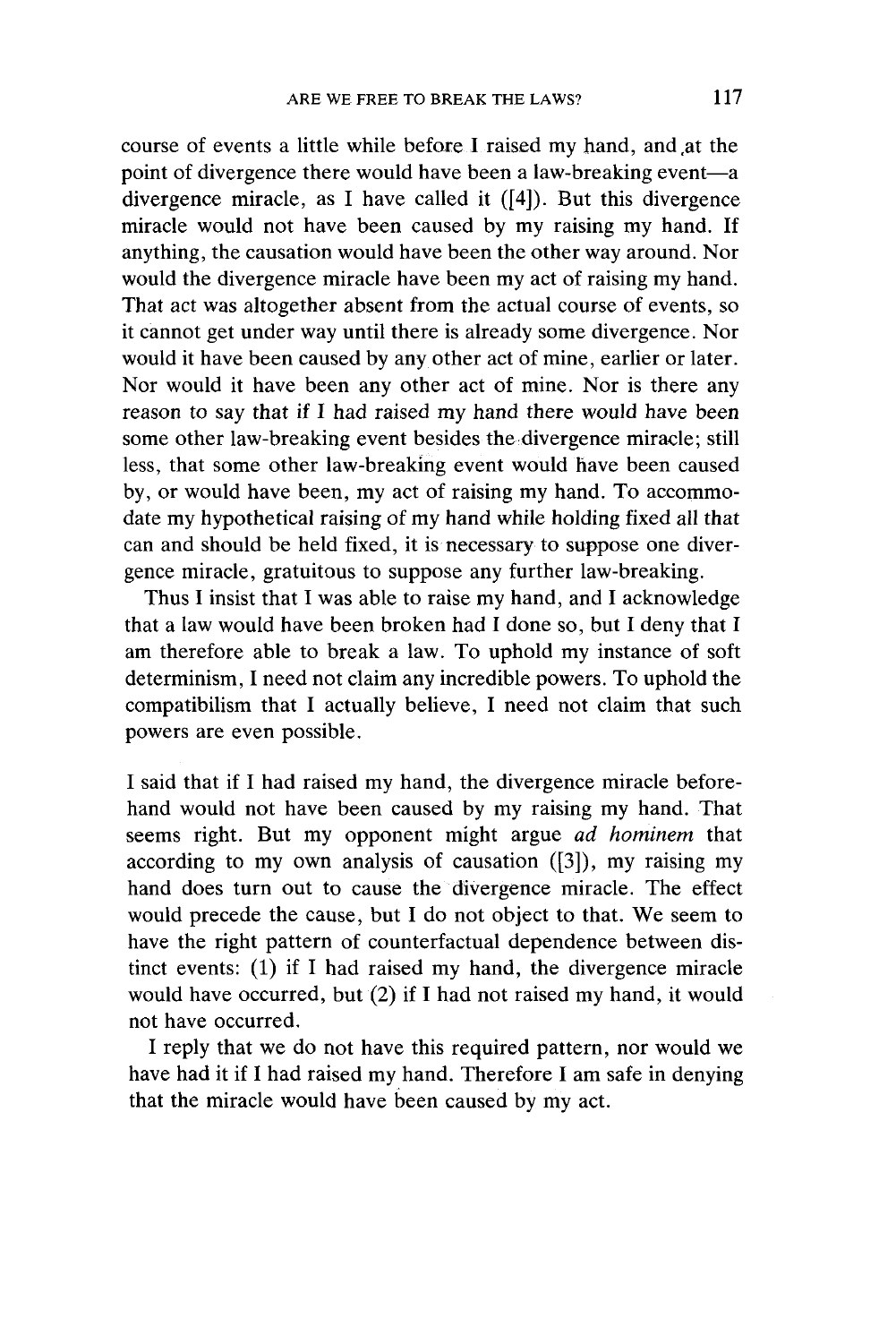We do not have the pattern because (1) is false. What is true is only that if I had raised my hand, then some **or** other divergence miracle would have occurred. There is no particular divergence miracle that definitely would have occurred, since the divergence might have happened in various ways. $4$ 

If I had raised my hand, (1) would have been true. But we still would not have had the right pattern, because in that case (2) would have been false. Consider a counterfactual situation in which a divergence miracle beforehand has allowed me to raise my hand. Is it so, frbm the standpoint **of** that situation, that if **I** had not raised my hand, the miracle would not have taken place? No; the miracle might have taken place, only to have its work undone straightway by a second miracle. (Even in this doubly counterfactual context, when I speak of a miracle I mean a violation of the actual laws.) What is true, at most, is that if I had not raised my hand, then the first miracle might not have taken place.

My incompatibilist opponent is a creature of fiction, but he has his prototypes in real life. He is modelled partly on Peter van Inwagen *([5],* [6], [7]) and partly on myself when I first worried about van Inwagen's argument against compatibilism. He definitely is not van Inwagen; he does not choose his words so carefully. Still I think that for all his care, van Inwagen is in the same boat with my fictitious opponent.

Van Inwagen's argument runs as follows, near enough. (I recast it as a *reductio* against the instance of soft determinism that I feign to uphold.) I did not raise my hand; suppose for *reductio* that I could have raised my hand, although determinism is true. Then it follows, given four premises that I cannot question, that I could have rendered false the conjunction *HL* of a certain historical proposition *H* about the state of the world before my birth and a certain

Cf. **[4],** p. **463.** At this point I am relying on contingent features of the world as we suppose it to be; as Allen Hazen has pointed out to me, we can imagine a world of discrete processes at which one divergent history in which **I** raise my hand clearly takes less of a miracle than any of its rivals. I think this matters little, since the task of compatibilism is to show how freedom and determinism might coexist at a world that might, **for** all we know, be ours.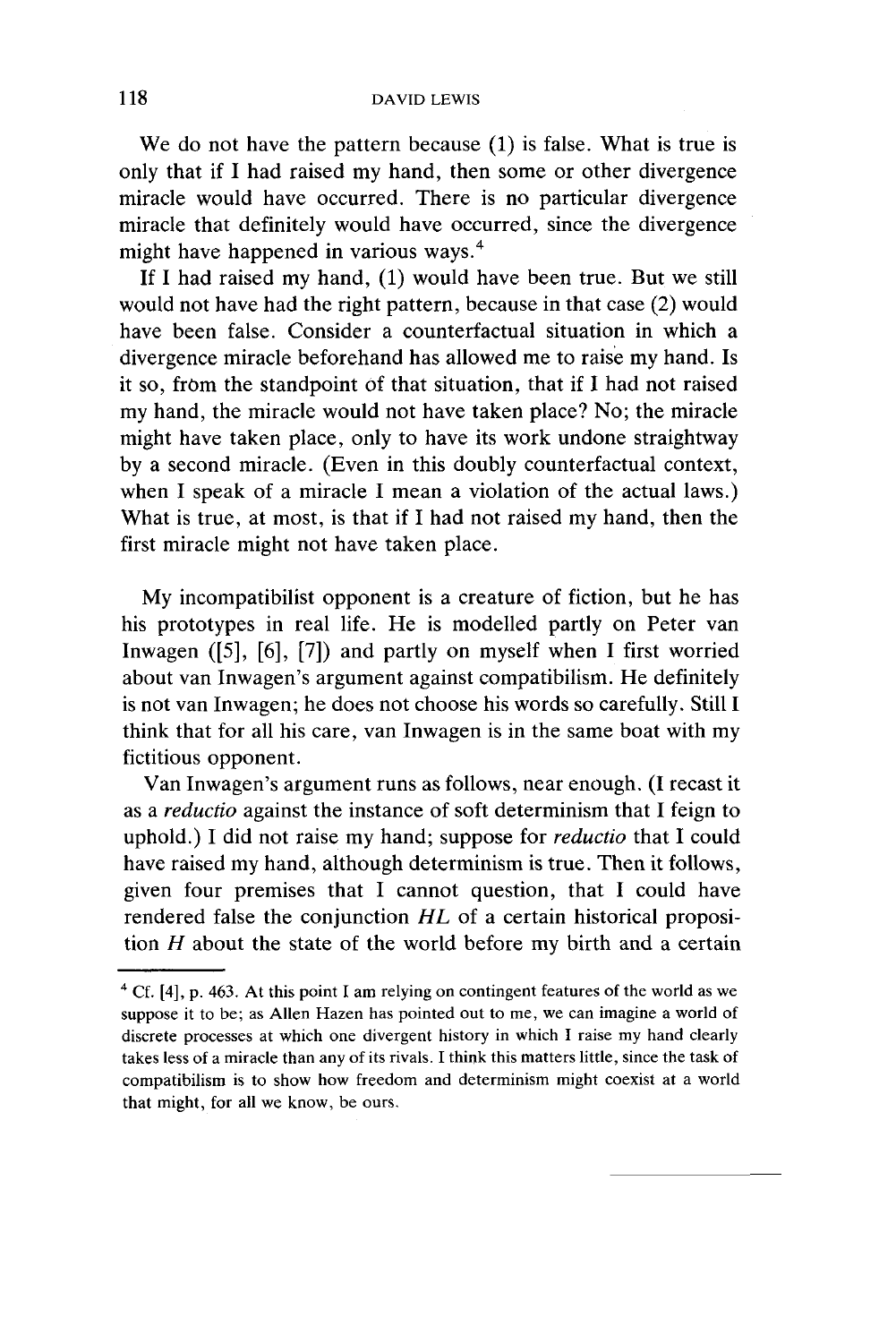law proposition *L.* If so, then I could have rendered *L* false. (Premise 5.) But I could not have rendered *L* false. (Premise **6.)**  This refutes our supposition.

To this I reply that Premise *5* and Premise **6** are not both true. Which one is true depends on whan van Inwagen means by "could have rendered false".

It does not matter what "could have rendered false" means in ordinary language; van Inwagen introduced the phrase as a term of art. It does not even matter what meaning van Inwagen gave it. What matters is whether we can give it any meaning that would meet his needs—any meaning that would make all his premises defensible without circularity. **I** shall consider two meanings. I think there is nothing in van Inwagen's text to suggest any third meaning that might work better than these two. $5$ 

First, a preliminary definition. Let us say that an event would falsify a proposition iff, necessarily, if that event occurs then that proposition is false. For instance, an event consisting of a stone's flying faster than light would falsify a law. So would an act of throwing in which my hand moves faster than light. *So* would a divergence miracle. But my act of throwing a stone would not itself falsify the proposition that the window in the line of fire remains intact; all that is true is that my act would cause another event that would falsify that proposition. My act of raising my hand would falsify any sufficiently inclusive conjunction of history and law. But it would not itself falsify any law-not if all the requisite lawbreaking were over and done with beforehand. All that is true is that my act would be preceded by another event—the divergence miracle-that would falsify a law.

 $5$  Van Inwagen has indicated (personal communication, 1981) that he would adopt a third meaning for "could have rendered false", different from both of the meanings that **I** discuss here. His definition is roughly as follows: an agent could have rendered a proposition false iff he could have arranged things in a certain way, such that his doing so, plus the whole truth about the past, together strictly imply the falsehood of the proposition. On this definition, Premise 6 simply says that I could not have arranged things in any way such that **I** was predetermined not to arrange things in that way. It is uninstructive to learn that the soft determinist is committed to denying Premise 6 thus understood.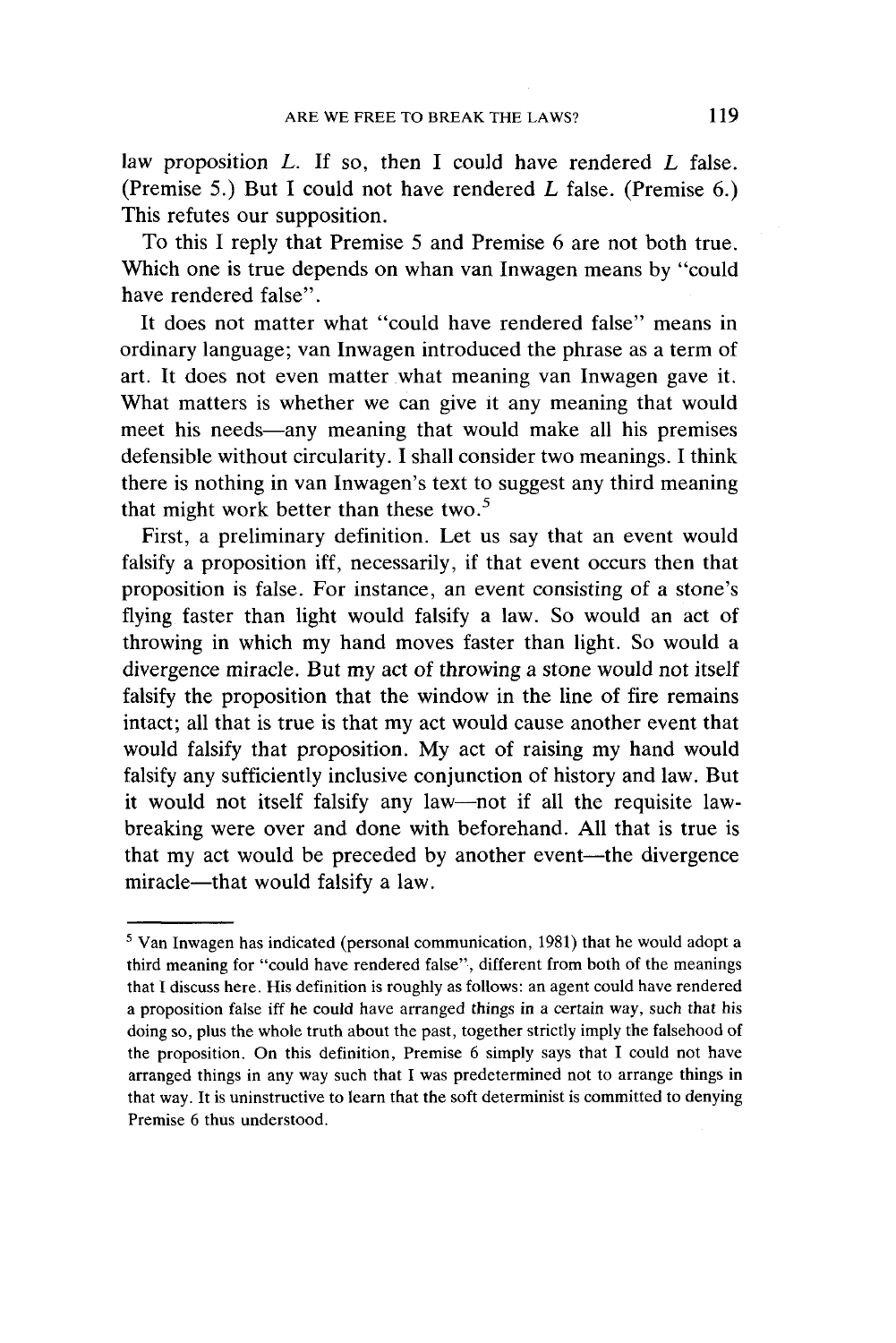Let us say that I could have rendered a proposition false in the weak sense iff I was able to do something such that, if I did it, the proposition would have been falsified (though not necessarily by my act, or by any event caused by my act). And let us say that I could have rendered a proposition false in the strong sense iff **I** was able to do something such that, if **I** did it, the proposition would have been falsified either by my act itself or by some event caused by my act.

The Weak Thesis, which as a soft determinist I accept, is the thesis that I could have rendered a law false in the weak sense. The Strong Thesis, which **I** reject, is the thesis that I could have rendered a law false in the strong sense.

The first part of van Inwagen's argument succeeds whichever sense we take. If I could have raised my hand despite the fact that determinism is true and I did not raise it, then indeed it is true both in the weak sense and in the strong sense that I could have rendered false the conjunction *HL* of history and law. But I could have rendered false the law proposition *L* in the weak sense, though I could not have rendered *L* false in the strong sense. **So** if we take the weak sense throughout the argument, then I deny Premise **6.** If instead we take the strong sense, then I deny Premise *5.* 

Van Inwagen supports both premises by considering analogous cases. I think the supporting arguments fail because the cases produced are not analogous: they are cases in which the weak and strong senses do not diverge. In support of Premise 6, he invites us to reject the supposition that a physicist could render a law false by building and operating a machine that would accelerate protons to twice the speed **of** light. Reject that supposition by all means; but that does nothing to support Premise 6 taken in the weak sense, for the rejected supposition is that the physicist could render a law false in the strong sense. In support of Premise *5,* he invites us to reject the supposition that a traveler could render false a conjunction of a historical proposition and a proposition about his future travels otherwise than by rendering false the nonhistorical conjunct. Reject that supposition by all means, but that does nothing to support Premise *5* taken in the strong sense. Given that one could render false, in the strong sense, a conjunction of historical and nonhistori